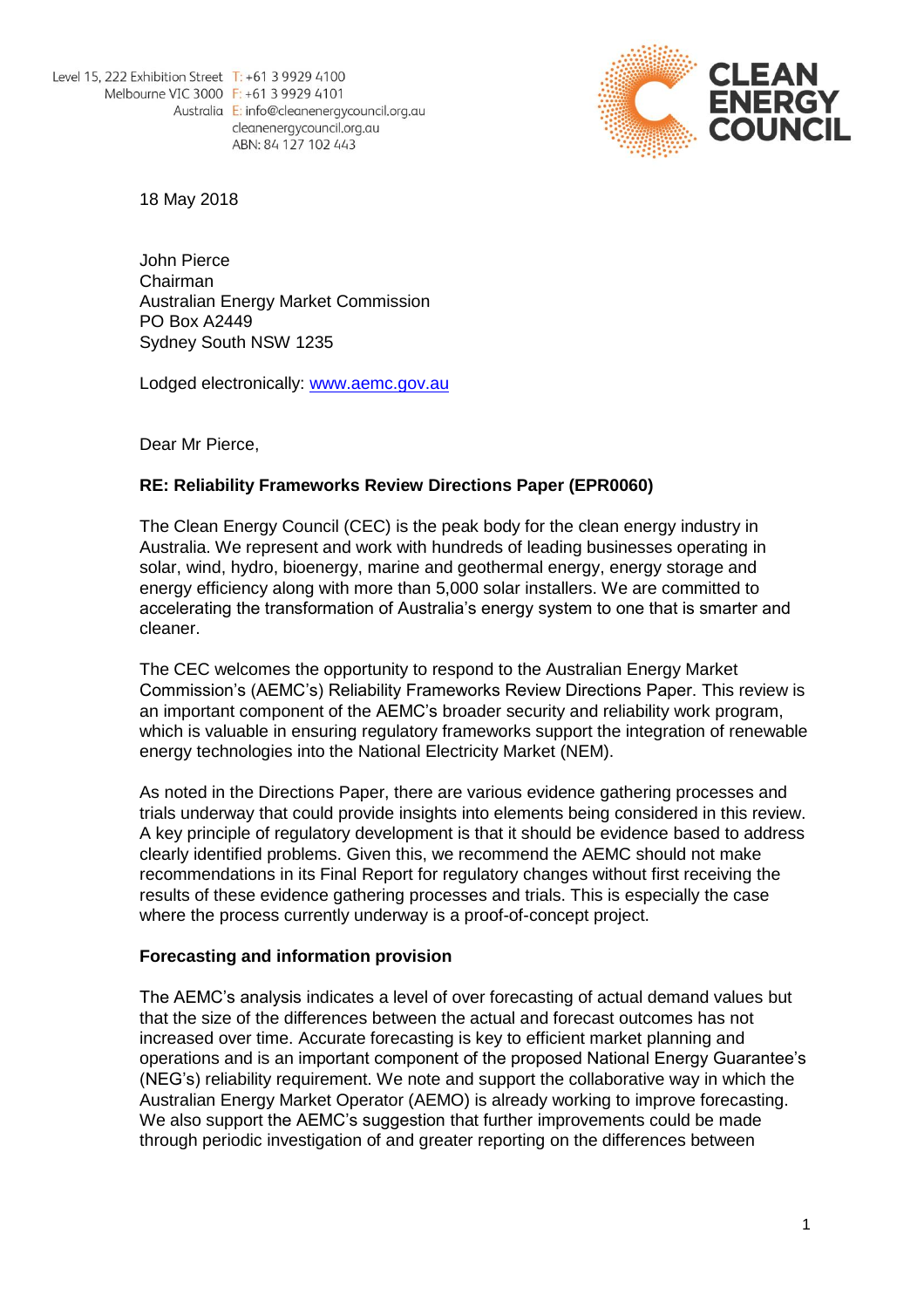forecast and actual outcomes. We suggest the following additional amendments that will enhance this process:

- 1. Disclose the inputs, assumptions and methodologies that are used in calculating AEMO's forecasts.
- 2. Include a process for participants to periodically contribute to AEMO's methodologies.
- 3. Include trend analysis in the reporting of forecast performance in order that participants can better understand where problems may be.
- 4. Outline any changes made by AEMO to the forecasting process to address identified problems.

In the medium term, there could be benefits from utility-scale wind and solar projects submitting their own forecasts as an Unconstrained Intermittent Generation Forecast in place of AEMO's Australian Wind Energy Forecasting System and Australian Solar Energy Forecasting System forecasts. The CEC supports the Australian Renewable Energy Agency (ARENA) and AEMO trial on this and we have several members looking to participate. However, we would not support the AEMC concluding as part of its review that a self-reporting obligation for wind and solar generation should be implemented in the National Electricity Rules before the outcomes of the ARENA-AEMO trial are known.

If the trial proves successful, self-reporting should be on an opt-in basis as is intended in the trial documents. The various technologies and technology providers are not yet established enough to support mandatory self-reporting at a reasonable cost. The significantly higher costs to these participants from a mandatory obligation could create a barrier to entry for new developments.

The CEC also cautions against the AEMC making early conclusions on longer forecasting horizons for self-reporting. While the Directions Paper states that AEMO's IT interface can accommodate a longer forecasting horizon than the upcoming dispatch interval, an investigation into whether this capability is possible for wind and solar generators is necessary and if it is possible, that it would not place an onerous cost on these participants.

Finally, the option of placing an obligation on retailers to provide demand-side forecasting is a significant change to current arrangements. The CEC considers this proposal's potential benefits need to be carefully weighed against the cost of the additional regulatory requirement, particularly for smaller and new entrant retailers.

## **Day-ahead markets**

The CEC understands that the AEMC's review has received little feedback on the deficiencies with the existing market model that could be addressed from a day-ahead market. We also understand that AEMO is currently compiling evidence of deficiencies it has identified to contribute to the review. We recommend the AEMC allow review participants to assess and respond to AEMO's contribution before the AEMC completes its final report. All participants should have a clear understanding of what elements of the existing market design are no longer serving their purpose and the materiality of these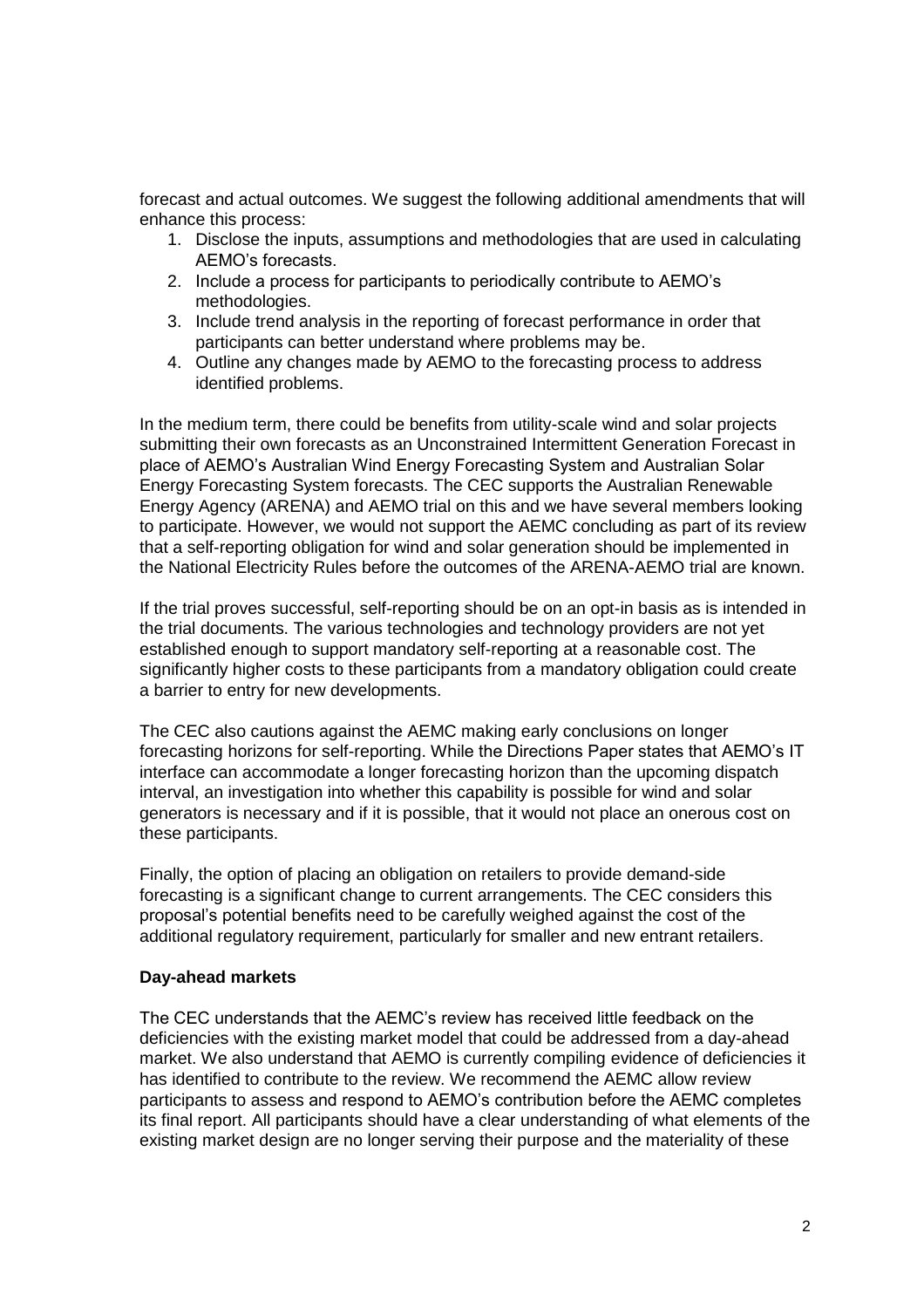deficiencies to evaluate whether introducing a day-ahead markets is a balanced response.

Should material deficiencies with the existing market model be identified and a dayahead market justified, the CEC considers a staged approach of implementation along the spectrum of objectives appropriate. Progressing reforms that move along the spectrum should only be undertaken where it is considered beneficial to do so to address an enduring deficiency.

### **Demand response**

The CEC supports facilitating increased demand response in the wholesale market. Wholesale demand response is theoretically sound but complex to implement in practice, as evidenced by the previous process to develop the Demand Response Mechanism.

We welcome the work undertaken by the AEMC to consider further options to facilitate wholesale demand response and welcome any potential learnings from the ARENA-AEMO demand response trial that could assist this. The CEC appreciates this trial is focused on off-market demand response used during periods of extreme peaks in demand where the market has failed deliver reliability, but we consider there are likely to be valuable insights, particularly in relation to establishing baselines.

In considering the best approach to facilitate demand response in the wholesale market, the AEMC should be looking to encourage and incentivise retailer engagement with the demand response market and product innovation that delivers demand response, particularly from smaller and new entrant retailers. We also suggest the AEMC thoroughly consider the incentive structures to provide demand response on-market versus off-market. It is our preference that as much as practicable, demand response should be incentivised to partake in regular wholesale market operations and not solely as an off-market safety net measure such as Reliability and Reserve Trader (RERT) or a strategic reserve mechanism. As such, any mechanism to facilitate more wholesale demand response must be considered in conjunction with the RERT or a strategic reserve.

The Directions Paper notes that the strategic reserve is no longer being considered through this review process given AEMO's two rule change proposals to enhance the RERT. We caution against the AEMC considering an enhanced RERT or strategic reserve completely in isolation through these rule changes. For example, AEMO's enhanced RERT proposal discusses the potential for availability payments and procurement periods of up to three years. There is a potential that these could provide an incentive for participants to hold their demand response off market should the certainty provided by these payments over a long period of time prove attractive. This should be explored in the AEMC's Final Report and inform the demand response options.